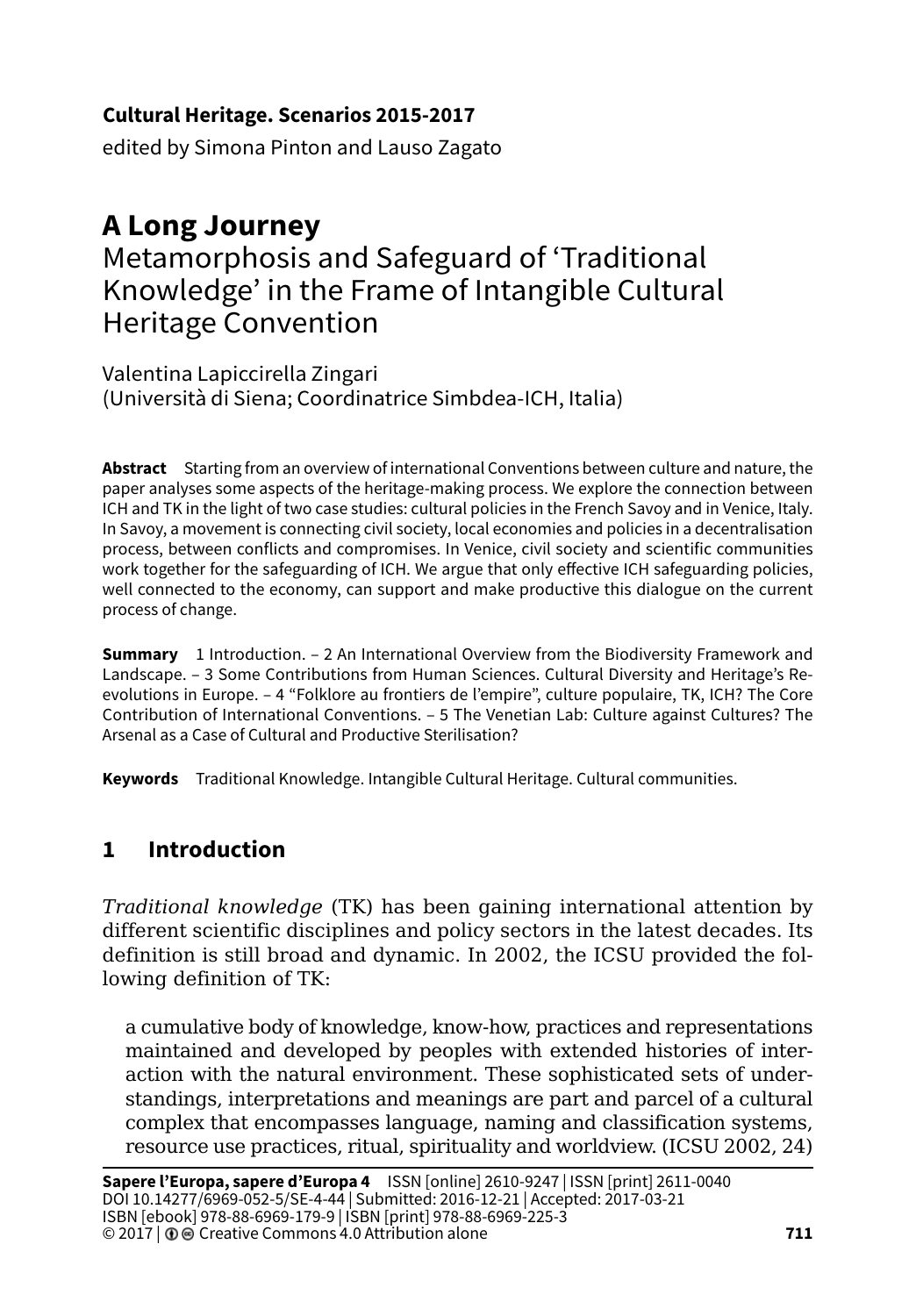In a policy perspective, it is not a case that a significant part of the work of the WIPO (World Intellectual Property Organization) is devoted to TK. WIPO defines TK as "a living body of knowledge passed on from generation to generation within a community"**<sup>1</sup>** and highlights the fact that TK is part of a people's cultural and spiritual identity, including a variety of aspects from genetic resources to TCEs (Traditional cultural expressions).

Besides definitions, TK appears in a number of specific international instruments and conventions, chronologically as follows:

- 1992 CBD (Convention on Biological Diversity), art. 8(j) on "knowledge, innovations and practices of indigenous and local communities embodying traditional lifestyles relevant for the conservation and sustainable use of biological diversity";
- 2001 International Treaty on Plant Genetic Resources for Food and Agriculture of the FAO, art. 9.2 on the protection of TK relevant to plant genetic resources for food and agriculture;
- 2003 UNESCO Convention for the Safeguarding of Intangible Cultural Heritage:
- 2005 UNESCO Convention on the Protection and Promotion of the Diversity of Cultural Expressions;
- 2010 Nagoya Protocol to the CBD on Access to Genetic Resources and the Fair and Equitable Sharing of Benefits Arising from their Utilization referring to traditional knowledge associated with genetic resources.

One may easily note that the concept of TK is on a long and dynamic recognition process from different perspectives. First within the human rights and indigenous people's framework. Then the concept rises in the context of environment and only later in the one of culture and heritage.

But we should also note a further historical shift: from TK considered as an object to the people and communities as active subjects, producers and protagonists of culture, constantly creating and recreating TK and TCEs.

Within the UN process the identification and involvement of active subjects in TK and TCEs is referred to as 'indigenous peoples', creating separations and misunderstandings on the consistency of TK and TCEs in any other groups or communities in civil society not classified as 'indigenous', i.e. artisans and farmers. Consequently, the effective place and role of groups and communities on TK and TCEs in a wider cultural and natural perspective has not yet been fully considered and captured. Today a widespread process is in progress: the empowerment of civil society and the various local actors recognised as subjects and protagonists in the construction and safeguard of cultural and natural heritage in a perspective

**<sup>1</sup>** [http://www.wipo.int/tk/en/]( http://www.wipo.int/tk/en/) (2017-12-15).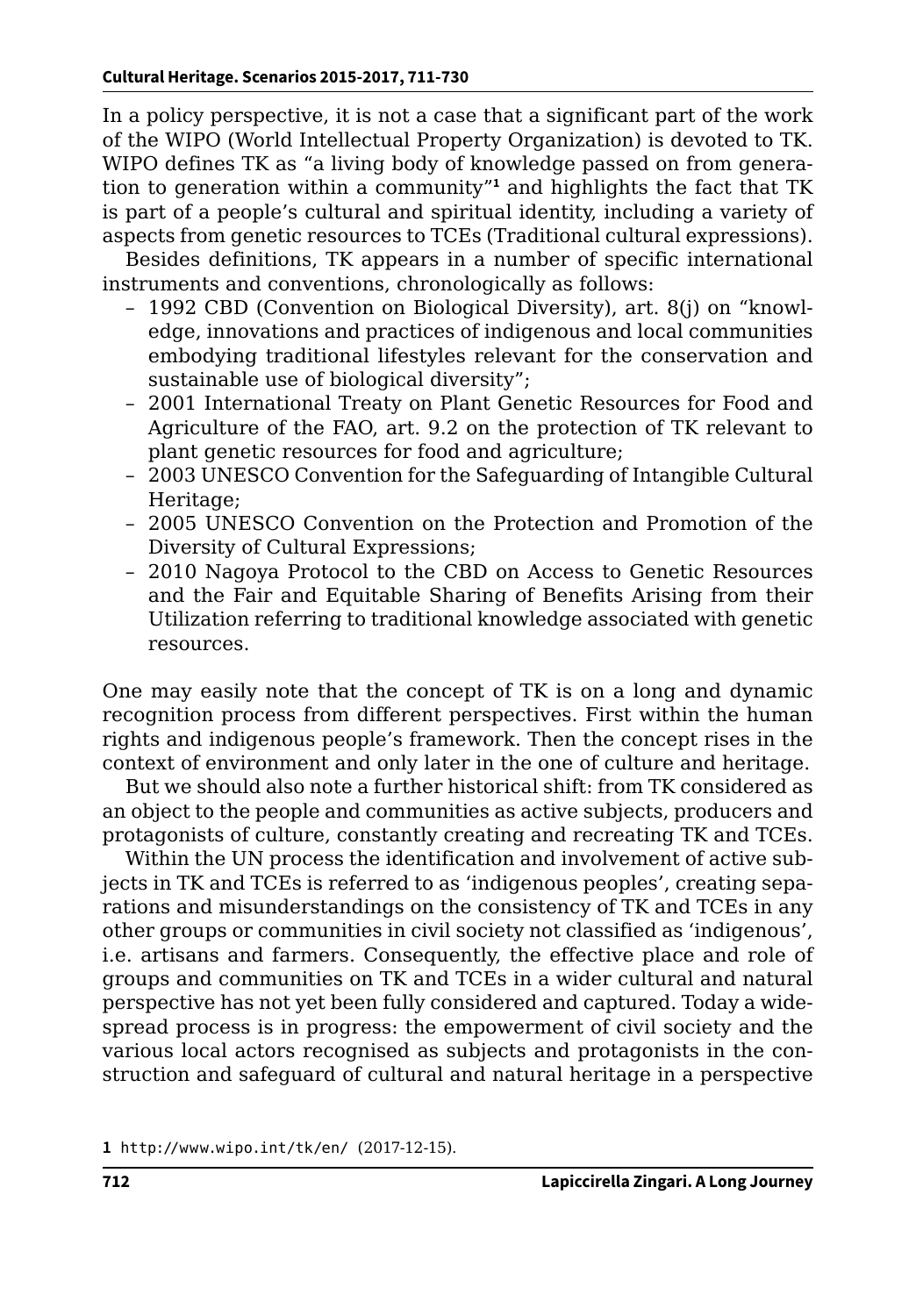of socially-based sustainability. So far the 2003 UNESCO Convention is the only international legal instrument connecting individuals, groups and communities with TK and TCE in an open, dynamic and complex vision of socio-cultural processes and in a sustainability perspective.

### **2 An International Overview from the Biodiversity Framework and Landscape**

In an inspiring work published in 1999, UN brought together policy and science contributions by groups and communities on the theme of cultural and spiritual values of biodiversity (UNEP 1999). This exercise collected evidences for the practical foundations and development of participatory methods in field projects and local-regional programmes. The fact that cultural and spiritual values were raised in a biodiversity, say from a 'natural', perspective, contributed to the implementation of participatory field projects starting from national protected areas, mainly national parks, and forested areas were local inhabitants with their TK have been eventually involved in the different steps (analysis, decisions, planning and management) with their rights, responsibilities, knowledge, skills, practices, perceptions and representations. Contributors to this publication include a variety of people: local groups, communities, experts and scientists from all over the world, scholars, political and spiritual leaders, indigenous elders, traditional farmers, shamans and curers, poets, artists, song-writers, journalists and others. They raised some key points and messages on culture, traditions and heritage, among others the following:

- inextricable links between nature, society, language and culture are carried throughout generations and testified by local people, groups and communities;
- consideration to be given to:
	- different frameworks for the evaluation of the diverse peoples who are grouped together as 'indigenous' or local;
	- direct individual voices and depositions by myriad of indigenous, traditional and local peoples reinforce formal declarations and statements by national and international agencies on the vital values of diversity;
- clear evidences show that the best way to safeguarding the diversity of cultures and nature is through the empowerment of the people with their local knowledge, skills and experiences;
- anthropologists and ethnoecologists, aided by advances in information technology, might be able to adequately describe TEK (Traditional Ecological Knowledge) systems. But scientists themselves admit that they will never get more than a inkling of the whole, intricate webs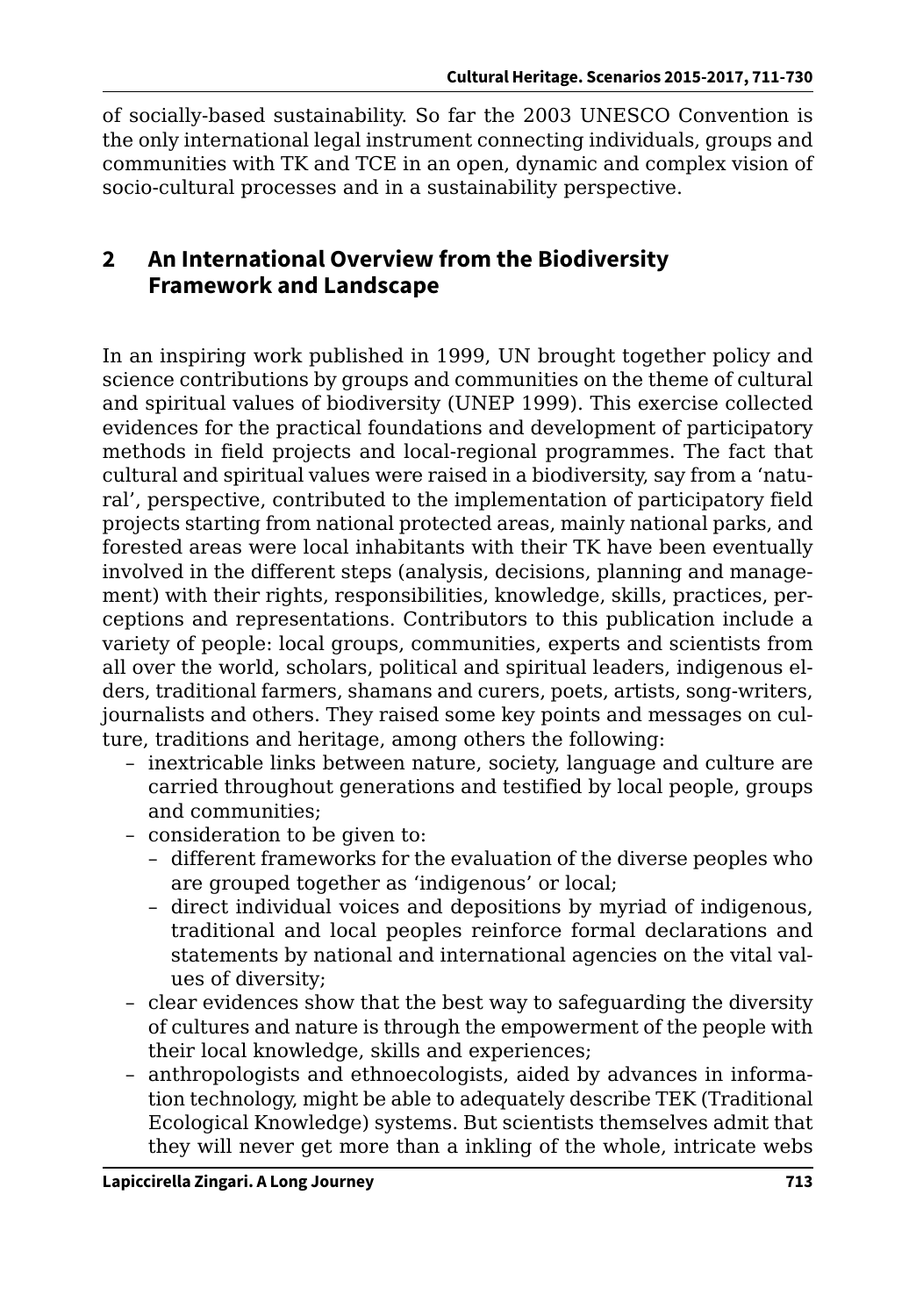of symbols, values, practices and information that have evolved in unique systems for each society;

- the only way to employ all the force and sophistication of local communities is to allow them to develop and design their own systems for change, conservation, land and resource use. All evidences show that this can be done best through communities in equitable relationships, true partnerships, with scientific and technical advisors and that it works best when the scientific experts are in the role of advisors, not commanders;
- there are some serious multi-disciplinary and multi-cultural dilemmas. Some of these are methodological, as well as philosophical and political: how can local concepts be used as criteria and indicators in the development of baseline studies of biodiversity? And how can these become central, for example, to environmental impact assessments, monitoring activities and national biodiversity surveys? How can spiritual and cultural values be incorporated into planning and policy decisions? Can any of this be assigned monetary value? If not, how can other value systems be respected and weighed?
- these questions do not depend on political will alone to implement change, but also require considerable intellectual work to develop integrated methodologies to guide the practical tasks for such studies;
- likewise the legal basis for protection of indigenous, traditional and local community rights is far from complete, given that the people involved have rarely been seriously consulted on what the basic principles for codes of conduct, and standards of practice, and new, appropriate laws might be. The latter, it must be said, depends more upon changes in political and economic policies than on methodological difficulties.

A Special Session of the UNGA was convened to evaluate progress years after the Earth Summit. Most observers found that the tally for Nation/State action was poor. But some of the parallel processes that have accompanied the global environmental movement are finding considerable successes. Indigenous peoples, for example, have become significant players in debates on sustainability, trade, environment and human rights. Traditional farmers have become well-organised and their demands increasingly heard through debates in the international arenas.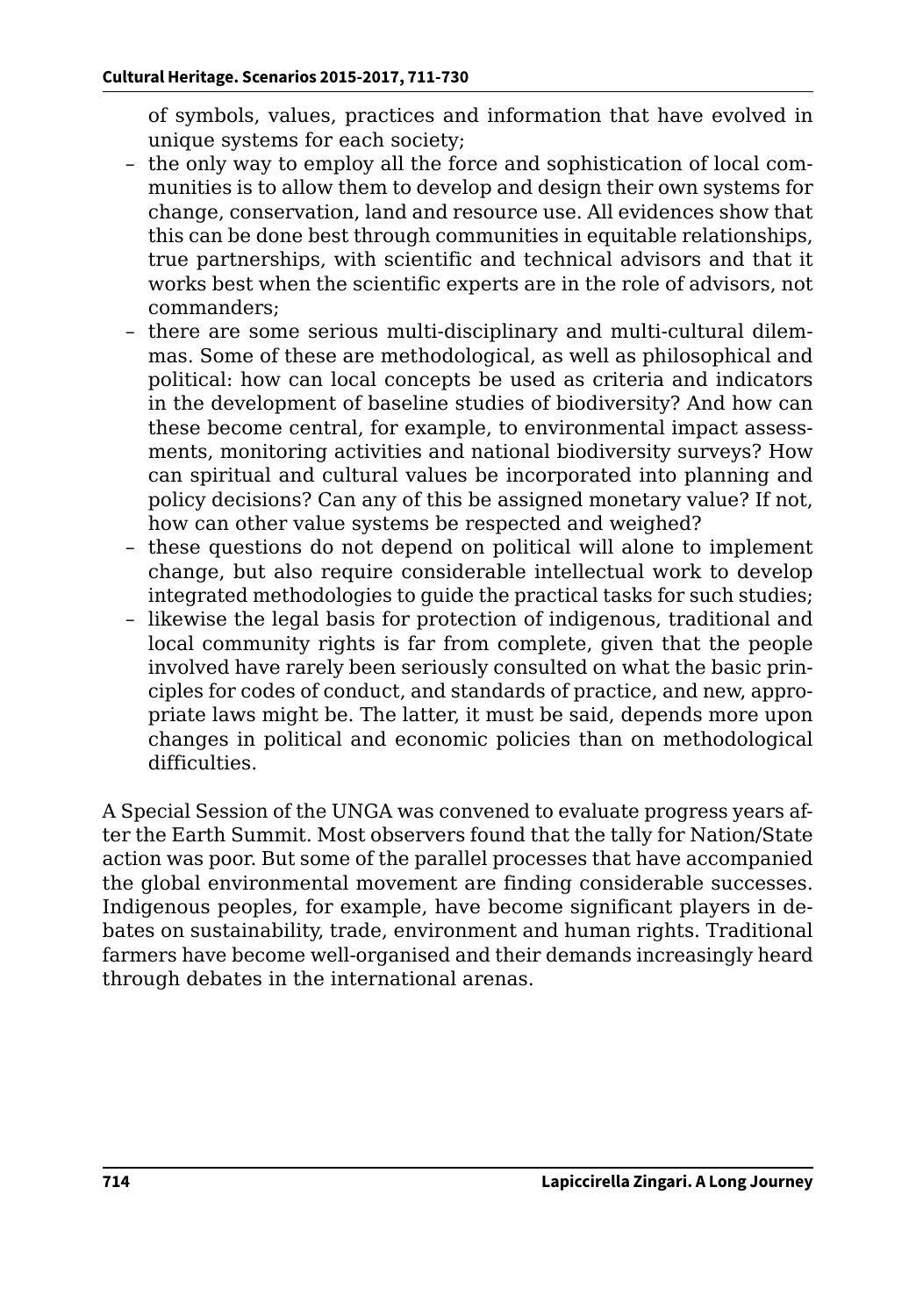#### **3 Some Contributions from Human Sciences. Cultural Diversity and Heritage's Re-Evolutions in Europe**

A considérer la culture comme on la pratique, non dans le plus valorisé par la représentation officielle ou par la politique économique, mais dans ce qui la soutient et l'organise, trois priorités d'imposent: l'oral, l'opératoire et l'ordinaire. Toutes trois nous reviennent par le détour d'une scène supposée étrangère, la "culture populaire", qui a vu se multiplier les études sur les traditions orales, la créativité pratique et les actes de la vie quotidienne. Un pas de plus est nécessaire pour abattre cette barrière fictive et reconnaitre qu'en vérité il est question de notre culture, sans que nous le sachions. Car les sciences sociales ont analysé en terme de "culture populaire" des fonctionnements restés fondamentaux dans notre culture urbaine et moderne, mais ténus pour illégitimes ou négligeable de la modernité (de Certeau 1990, 1: 353).

It can be really interesting to reflect on the impact of policies on the development of heritage's imaginary, and to reflect on some ethnographical experiences of the last decades focussing on the political frames of ethnographical commissioning. The thought of Michel de Certeau (1976; 1990), French philosopher and historian, had a major impact on policies, heritage practices and scientific ideas in France over the twenty years from 1990 to 2010 (Lang 1983; Mirlesse, Anglade 2006).**<sup>2</sup>** The orientations of cultural policies during that time determine the multiple and widespread public investments, in a territorial vision of culture, plural and socially-based (Lapiccirella Zingari 2012).

I propose here some reflections based on my ethnographical experiences in a boundary region between France and Italy, Alpine Savoy. Here, between 2003 and 2009, in the frame of interministerial programs on culture, some local associations in dialogue with researchers and policymakers, were engaged to build a new vision of local history based on concretes memories and identities, where an invisible and implicit battle opposed the concept of popular culture as folklore, to a more inclusive and politically strong vision of heritage. To put in light the concrete historical context of this region, we can start this reflection reading Michel de Certeau.

Depuis 1880, l'enseignement primaire a structuré une cohésion nationale et profondément marqué la culture et la société française.

**<sup>2</sup>** See Mirlesse, Anglade 2006, 18-22, for an interesting analysis on the relation between Michel de Certeau and the Ministry Jack Lang. URL [http://www.eleves.ens.fr/pollens/sem](http://www.eleves.ens.fr/pollens/seminaire/seances/politique-culturelle/politique-culturelle-francaise.pdf)[inaire/seances/politique-culturelle/politique-culturelle-francaise.pdf](http://www.eleves.ens.fr/pollens/seminaire/seances/politique-culturelle/politique-culturelle-francaise.pdf) (2017-12-15).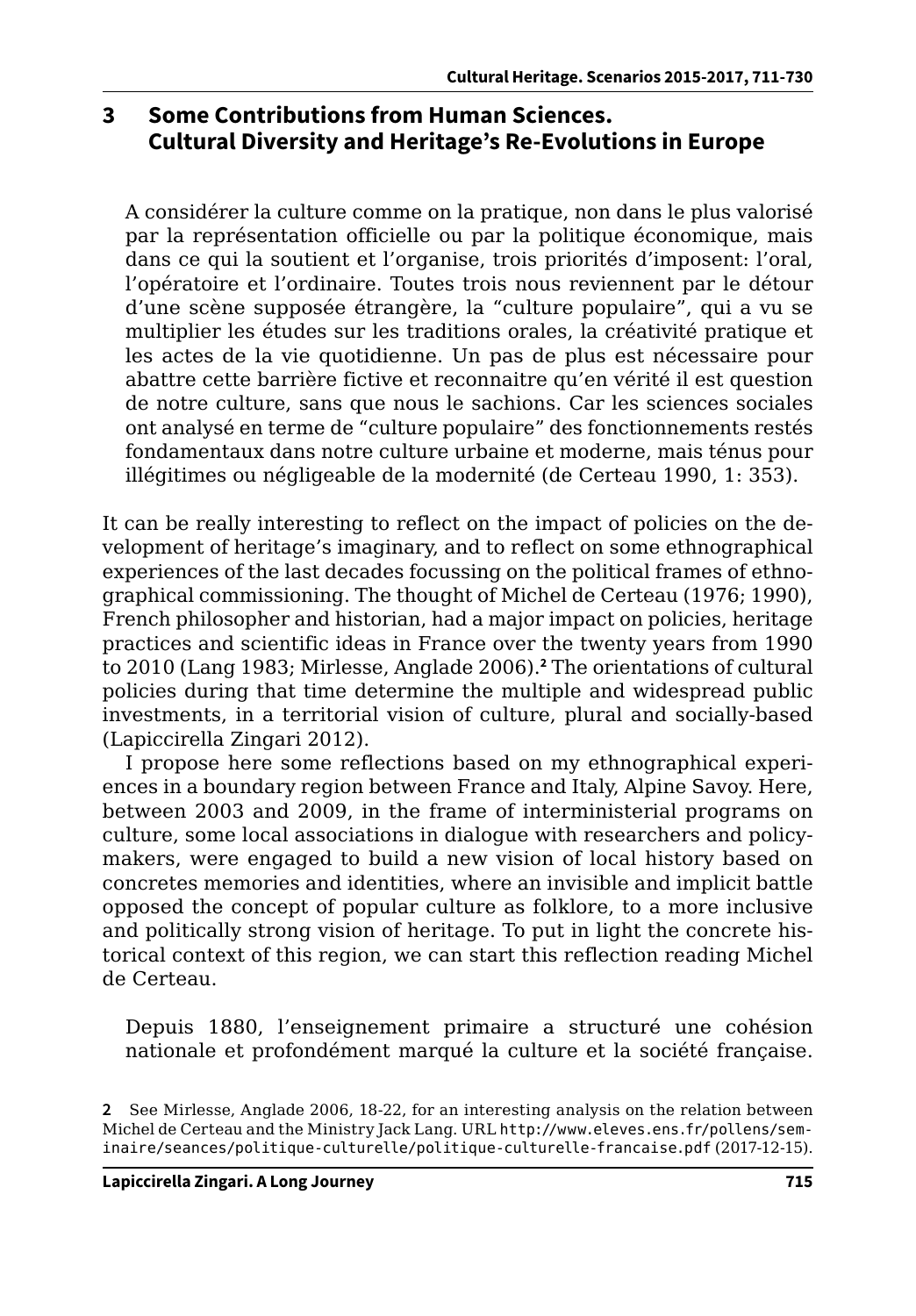N'a-t-il pas aussi, en répandant l'instruction (un savoir: ce qu'il faut apprendre) et l'éducation (une morale civique : ce qu'il faut faire), accéléré la destruction de cultures locales ? L'impérialisme culturel, était l'envers d'une grande ambition sociale et centralisatrice, n'a-t-il pas crée cette " incapacité " qui consiste à n'être pas conforme aux critères des sciences distribuées d'en haut, intellectualisé la culture au détriment d'autres types d'expériences, et donc appauvri les régions par ce qui fortifiait la centralisation? (…) Une ignorance massive laisse la masse dans l'oubli. Elle tient sans doute au privilège que possède l'écrit, à la répression qu'il a exercé sur l'oral et sur des expressions différentes, devenues des folklores aux frontières d'un empire. (1976, 147)

Recalling the wide "lands of silence" in its remarkable pages devoted to the "social architecture of knowledge", de Certeau tells us of centralising pressure of France and of the effects on local cultures. In Savoy, at the "borders of the Empire", in a land that came the latest inside the borders of the Exagone,**<sup>3</sup>** in the heart of a huge colonial empire, the centralising and repressive forces have been powerful. Its definition corresponds to a situation that I personally lived in my ethnographic fieldwork in Savoy. Memories, complex and solid systems of TK of Alpine communities, were actually perceivable as "folklore at the borders of the Empire". On those fields, I could listen shy testimonies of social groups heirs of a powerful Alpine culture, subaltern to the dominant French culture infused of modernism in the myth of scientific and technological progress connected to the social one (Lapiccirella Zingari 2012).

The writings of de Certeau had a strong impact on the policies of the '80s. *La culture au pluriel* can be considered inspiring to the ministry of Jacques Lang and at the origin of a number of cultural policies reforms in France. Signs of this evolution are found in the writings of Isac Chiva and Daniel Fabre, anthropologists working at the big design of cultural policies and involved in the preparation and implementation of the ICH Convention in France. Some relevant writings are available on the website of the ministry under "Démocratisation culturelle, diversité culturelle et cohésion sociale".**<sup>4</sup>**

What can we read behind some ethnographical fields, funded by interministerial French programmes?

The website of the French ministry shows the articulations between the

**<sup>3</sup>** The annexation of Savoy to France is rather recent in the national history, 1860, just one year before the formation of the Italian State.

**<sup>4</sup>** URL <http://www.culture.gouv.fr/culture/div-culturelle/5-salmet.html> (2017-12-15).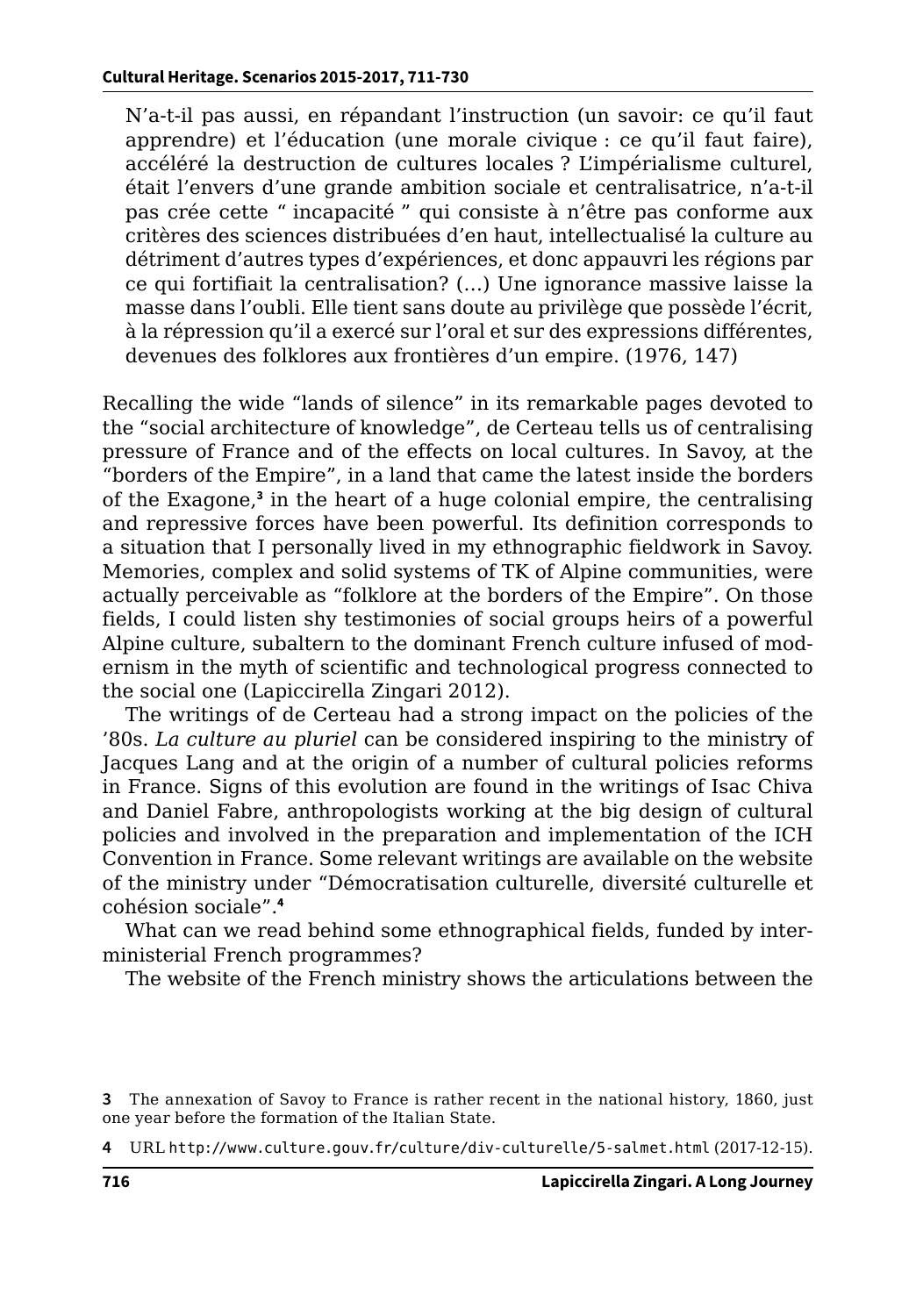inter-ministerial, national territorialised and regional programmes.**<sup>5</sup>** The term of "territorial re-identification", used in official documents, should be noted. The website of the French ministry shows the articulations between the three inter-ministerial, national territorialised and regional programmes.

The decentralisation policy was turned to soften the line of national identity, not exempt of strong contradictions also expressed during the debates on the crisis of the notion of ethnological heritage (Lapiccirella Zingari 2012). Scientific research remains strongly rooted in the national dimension, centralised in the orientations and disciplinary splitting, territorialised in the practices. In the grid of the ministerial orientations, ethnologists take spaces to work on the rural and urban memory (Althabe 1996; 2001). This is the matrix of different scientific projects at that time like a compromise between the ministerial orientations, local policies concerns and the emerging social needs incorporated also by a number of administration services. The inter-ministerial programme on *Cultures, dynamiques villes et sociales*, was implemented at the regional level in a multi-year project, still in progress, as a study and enhancement of memory and plural memories that live and are defined at the regional level. Some vision conflicts that I analyse in my doctoral work,<sup>6</sup> reveal friction between the scientific guidelines dictated by the Ministry and the local political/ social projects, geared to reach out to the widespread need for identity and recognition of populations and specific local traditions.

In the case of the border and railway city of Modane, a project oriented by construction values of dialogue between populations and contexts of social welfare tied to the traditions of "border solidarity", was confronted with a scientific project, oriented to a knowledge objective, the national historical memory of border territory. In other contexts, such as rural and mountain villages of Villarodin-Bourget and Bessans, the memory of TK and practices, knowledge of nature, rituals are a strong fabric that opposes the lifestyles and the imaginary mountain agro pastoral evolution of a violent modernisation, imposed by external agents to the local population as an inevitable destiny.

Unexpectedly, interviewed people wanted to talk about their forgotten traditions, about their natural environment rich in resources overwhelmed and threatened by the industrial progress of the valley, about the knowledge, skills and practices, about lifestyles of the past agro pastoral and a mythical and fabulous universe, further and further away from their everyday life and so vital to their cultural and spiritual survival. In recent years, this area

**<sup>5</sup>** <http://www4.culture.gouv.fr/actions/recherche/culturesenville/fr/programme.html> (2017-12-15).

**<sup>6</sup>** Lapiccirella, Valentina (2014). *Storie dalla frontiera, frontiere della storia. Paesaggi di montagna, storie e voci di confine* [PhD dessertation]. University of Siena.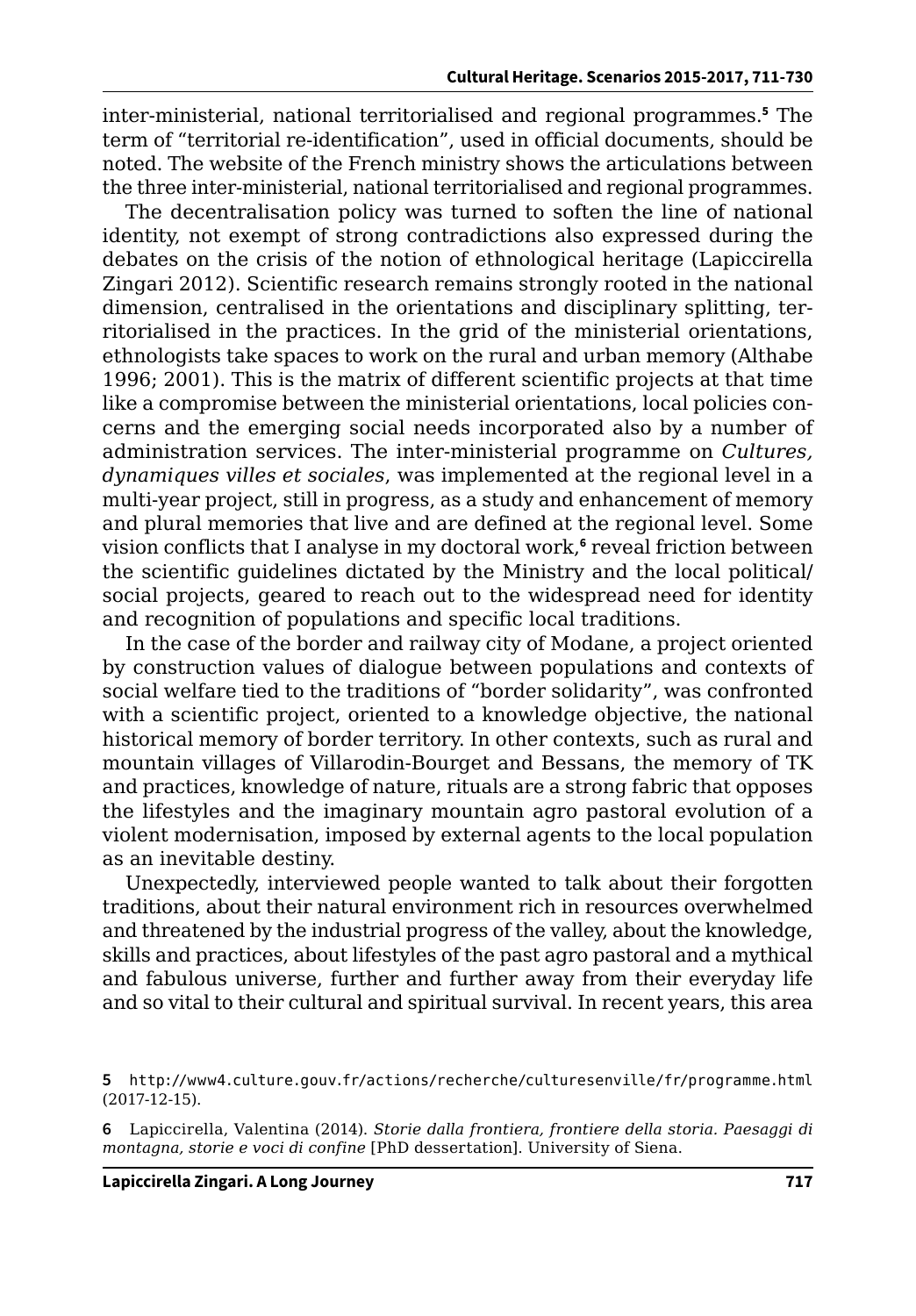experiences activities of rebirth of local traditions by local associations in the first row. The association Patrimoine sans frontiers in Modane, the Association de Saint Antoine in Villarodin-Bourget, the association Bessans jadis et aujourd'hui in the upper valley of Maurienne, are the protagonists of countless activities of transmission of knowledge and traditional practices, as well as the birth of new social practices. The ethnographic research on the "heritage and local memory" become the expressive space of desires and claims of development decisions often in conflict with other powers at work in those areas, resulting in a shift of the analysis to the subjects and social processes. A shift that widens the perspectives of research to the possibility of building common knowledge and heritage projects together with the tradition bearers. I analysed the passage of vision, in France, from a heritage of objects to a "heritage in project": a change that implies the transformation of tools in our profession (Lapiccirella Zingari 2012).

In the context of the Italian anthropology and demological studies, Fabio Mugnaini took over the sense of the lesson of the demologist Alberto Cirese:

Studies that we call demological must in any case consider, and not-generically, with the social and cultural contemporary life, with the forces and ideologies that animate it, and with the rigor of the concepts that his study requires, transforming them accordingly. (Cirese 1977, 310)

#### Mugnaini wrote:

The path can be summarised in the following points: the content of folklore or demological studies [...] does not disappear with the sociocultural transformations nor with the technological innovations that have modified the overall structure of production, communication and use of cultural events. Expressive verbal and artistic resources, rituals, practices of sociability and interpersonal communication, continue to convey different conceptions of the world from those hegemonic (official, elitist or simply spread by the mass media) that refer to many collective subjectivities (of social or cultural nature) that make up the social systems, variously disposed with respect to power and access to resources, both material and cultural. (Clemente, Mugnaini 2001, 21)

If traditions do not disappear with the socio-cultural transformations and technological innovations, the domination and power processes can however endanger the expressive spaces and the contexts of the transmission. In this sense, the project of international policy as expressed by the international Conventions calls scholars to their responsibilities in the negotiation with the cultural institutions in the role of mediation with the "cultural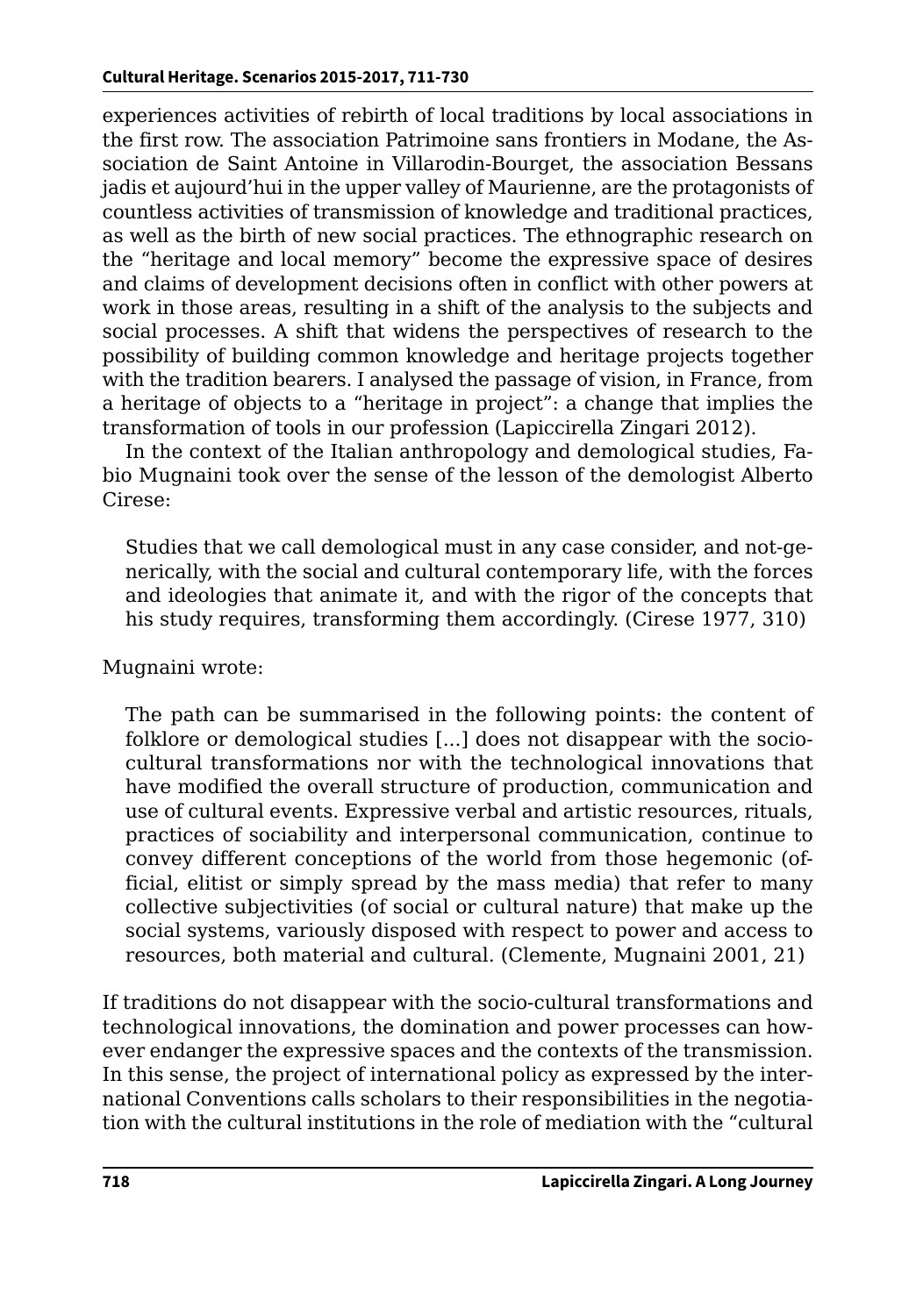communities".**<sup>7</sup>** What I have just mentioned, between Modane, Villarodin-Bourget and Bessans, is a concrete evidence of the "proliferate in social" of traditions, including intimate and everyday sphere, associations, heritage action that is linked, in sometimes conflicting combinations, with action of scientific territorial research linked to the national programmes.

The emergence of heritage and museographic projects can be considered as places claiming recognition of cultural diversity in the public space. On the other hand, as we read in some texts that analyse transformations of cultural policies in France, in the years of the ministry of Jack Lang, French cultural policies were supported in this respect by the commitment of scholars like Michel de Certeau and Claude Lévi-Strauss. Between the late '90s and 2010, in the French regions the DRAC (Directions régionales des affaires culturelles) representing the institution of culture, have in the 'conseillers à l'ethnologie' the interlocutors responsible for programmes and funding with a dual role, which can be seen as a top-down, reflecting the guidelines of the research programmes of the decisions taken at the ministerial level policies of the central state, and bottom-up, being their action targeted to the emergence of regional and local land projects negotiated in relation to 'local needs and projects'. As part of these programmes, partnerships with National Parks, local communities, cultural foundations allow anthropologists to explore 'local systems', whose knowledge goes from the words of people to the construction through dialogue and negotiation of narratives, as part of the progressive emergence of participatory methods, already present in the need of 'restitution' of the studies with scientific or heritage character to local communities.

The progressive transformation of cultural policies and the ratification of international conventions come to legitimise, by changing the political coordinates, a vast society movement which likewise tend to the recognition of rights to culture and cultural diversity. The process of *heritagemaking* reveals the complexity of structures that connects different levels and actors, on the one hand marked by the character of process in the making that we find already expressed very effectively by Gérard Lenclud in a writing that is today a reference for the social studies.

En quoi consiste alors la tradition? […] Il s'ensuit que l'itinéraire à suivre pour en éclairer la genèse n'emprunte pas le trajet qui va du passé vers le présent mais le chemin par lequel tout groupe humain constitue sa tradition: du présent vers le passé. Dans toutes les sociétés, y compris les nôtres, la tradition est une " rétro-projection ", formule que Pouillon explicite en ces termes: " Nous choisissons ce par quoi nous nous

**<sup>7</sup>** Following a distinction proposed by the Mexican anthropologist Lourde Arizpe between "cultural community", without reference to the territory and territorialised communities, presented by Antonio Arantes at the first forum of researchers ICH, held in Paris in 2012.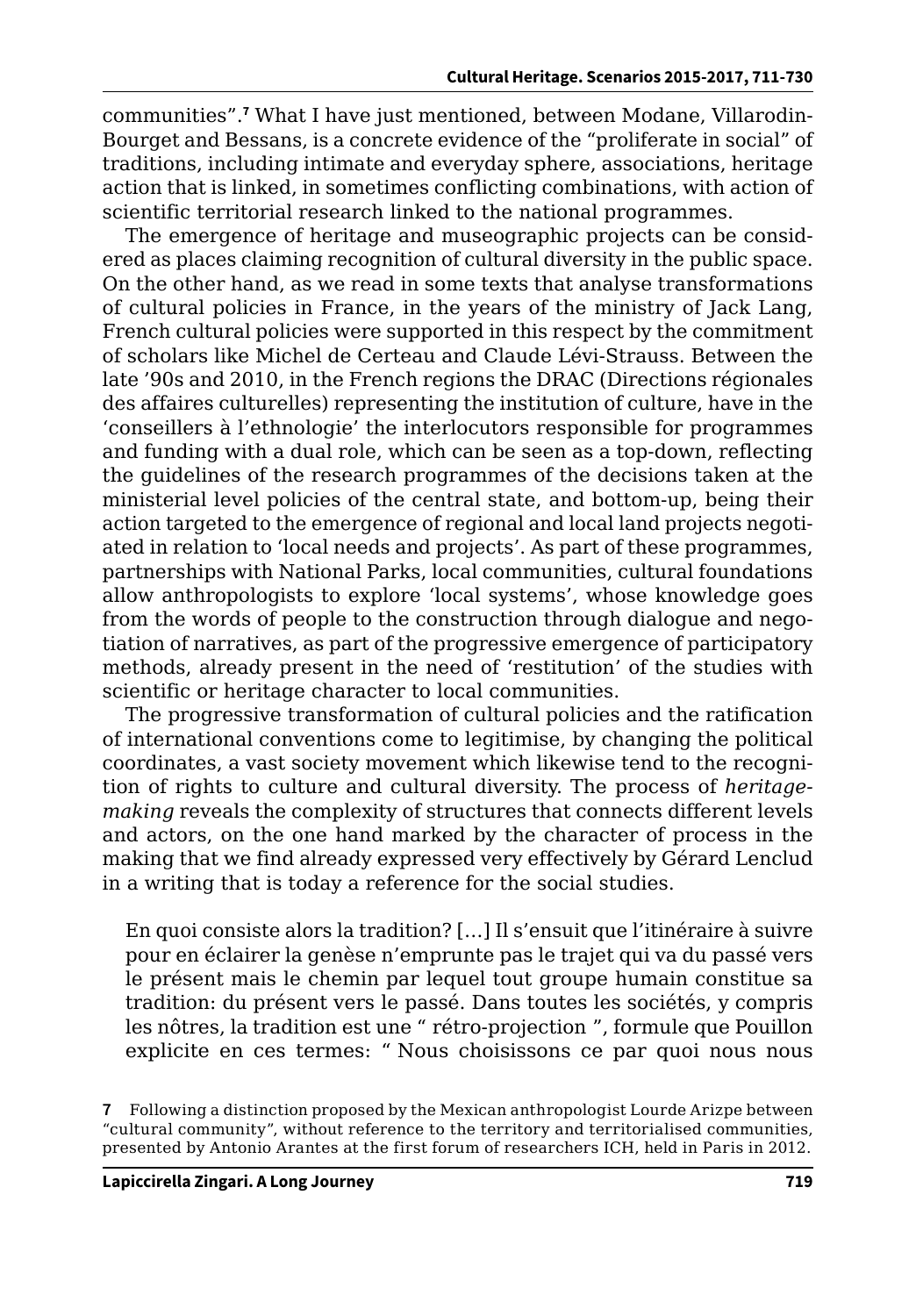déclarons déterminés, nous nous présentons comme les continuateurs de ceux dont nous avons fait nos prédécesseurs " (ibid). La tradition institue une " filiation inversée ": loin que les pères engendrent les fils, les pères naissent des fils. Ce n'est pas le passé qui produit le présent mais le présent qui façonne son passé. La tradition est un procès de reconnaissance en paternité. (1987, 32)

Connecting to international instruments that make it legitimate instrument of recognition. In this second sense, the Valdimar Hafstein reflections are particularly relevant. After examining the historical developments that accompany the emergence of the 'traditions' notion, he affirms:

Comme le patrimoine immatériel, la propriété intellectuelle crée des sujets. Je me suis réferé plus haut à l'invention du sujet-auteur, summum de l'individualisme possessif bourgeois. Mais la propriété intellectuelle des cultures traditionnelles constitue des sujets collectifs, autour d'expressions culturelles traditionnelles soumises à une propriété intellectuelle collective ou à des marques commerciales de savoirs traditionnels brevetés, c'est toujours parler d'une culture incorporée. Il faut des sujets collectifs organisés pour détenir et gérer les droits de propriété intellectuelle, pour négocier avec l'extérieur et pour bénéficier des rémunérations d'où elles viennent. Si ce sujets n'existent pas (et c'est habituellement le cas), le régime de la propriété intellectuelle les fera exister. Comme le patrimoine immatériel, la propriété intellectuelle participe donc de ce que, dans un autre contexte, Michel Callon appelle la "prolifération du social" (Callon, Barry & Slater 2002). Cette 'culture traditionnelle' est donc incorporée, au sens où elle fait exister des entités collectives corporatives: des communautés dotées des pouvoirs administratifs. […] Ils aident à construire des nouvelles formes de revendications, des nouvelles façons de se faire entendre. Ne vous laissez pas berner par la rhétorique traditionaliste. Les pratiques culturelles dont nous parlons ont beau etre résiduelles, les collectifs qui s'organisent autour d'elles sont émergents. (2011, 80)

Analysing the complex relationship between heritage regimes, institutions and "new emerging subjects", in a complex space of negotiations and powers, Hafstein concludes:

Les nouveaux sujets ont un pied dans les régimes du patrimoine et de la propriété intellectuelle; il leur reste une jambe sur laquelle se tenir et une petite marge de manoeuvre. Des nouveaux groupes surgissent constamment. Pour eux, le patrimoine est un instrument de changement. (2011, 92)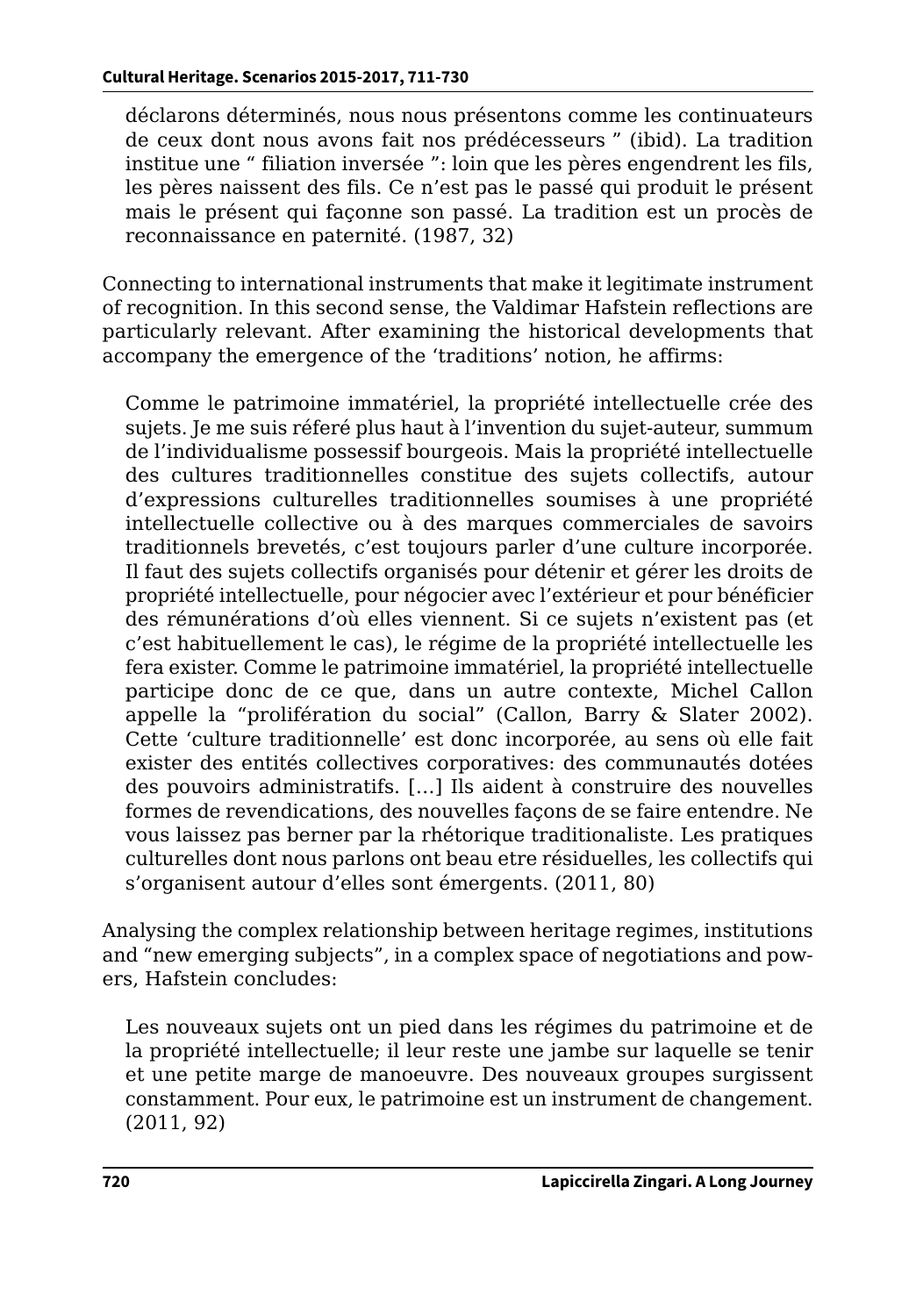### **4 "Folklore au frontiers de l'empire", culture populaire, TK, ICH? The Core Contribution of International Conventions**

Some experts and researchers, also participating to the collective reflection developed by the ACHS (Association of Critical Heritage Studies), are at work to identify the current changes in and through the 2003 Convention system analysing the evolution of implicit criteria expressed by the different practices and policies for the implementation of the Convention and by the evolution of terminologies. In a recent writing Marc Jacobs (2015), analysing the characteristics of the European nominations to the Representative List of the ICH, develops a comparison between the disciplinary traditions and the European cultural policies, structured in the frame of an opposition between elite and popular culture in which prevails a monumental, architectural and authorial vision of heritage, with the use of the same list in other continents. In fact, the ICH Convention is the result of an international effort to bring together different heritage-regimes (Bendix, Eggert, Peselmann 2012), introducing some radical changes while respecting the European institutional frames. In an official document that retrace the history of the Convention, "elaboration of a Convention", the definition of ICH is developed starting from "monuments and collections of objects" toward living heritage.

ICH does not end at monuments and collections of objects. It also includes traditions or living expressions inherited from our ancestors and passed on to our descendants, such as oral traditions, performing arts, social practices, rituals, festive events, knowledge and practices concerning nature and the universe or the knowledge and skills to produce traditional crafts. While fragile, ICH is an important factor in maintaining cultural diversity in the face of growing globalization. An understanding of the ICH of different communities helps with intercultural dialogue, and encourages mutual respect for other ways of life. The importance of ICH is not the cultural manifestation itself but rather the wealth of knowledge and skills that is transmitted through it from one generation to the next. The social and economic value of this transmission of knowledge is relevant for minority groups and for mainstream social groups within a State, and is as important for developing States as for developed ones. ICH is:

- Traditional, contemporary and living at the same time: ICH does not only represent inherited traditions from the past but also contemporary rural and urban practices in which diverse cultural groups take part;
- Inclusive: we may share expressions of ICH that are similar to those practised by others. Whether they are from the neighbouring village, from a city on the opposite side of the world, or have been adapted by people who have migrated and settled in a different region, they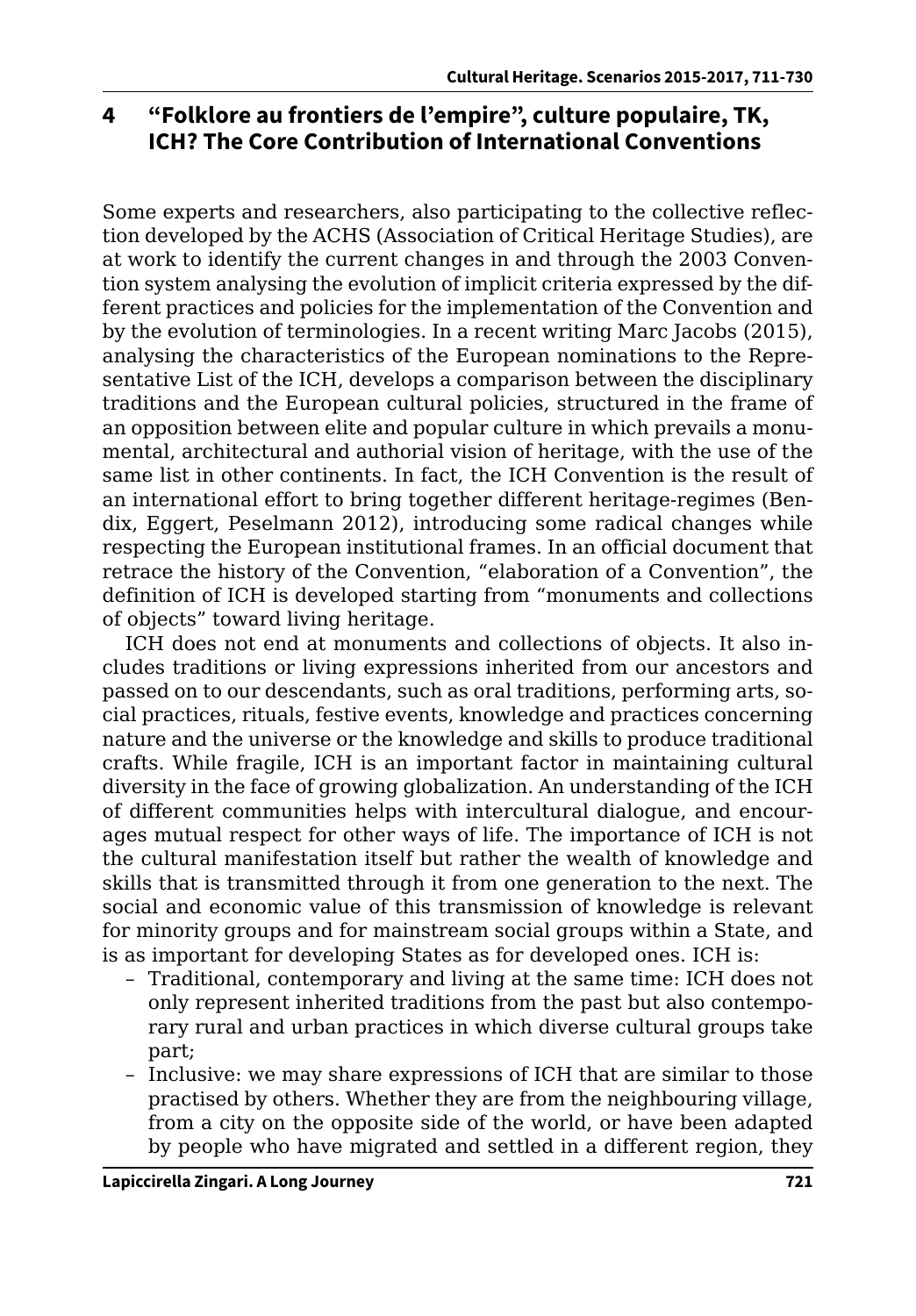all are ICH: they have been passed from one generation to another, have evolved in response to their environments and they contribute to giving us a sense of identity and continuity, providing a link from our past, through the present, and into our future. ICH does not give rise to questions of whether or not certain practices are specific to a culture. It contributes to social cohesion, encouraging a sense of identity and responsibility which helps individuals to feel part of one or different communities and to feel part of society at large;

- Representative: ICH is not merely valued as a cultural good, on a comparative basis, for its exclusivity or its exceptional value. It thrives on its basis in communities and depends on those whose knowledge of traditions, skills and customs are passed on to the rest of the community, from generation to generation, or to other communities;
- Community-based: ICH can only be heritage when it is recognized as such by the communities, groups or individuals that create, maintain and transmit it – without their recognition, nobody else can decide for them that a given expression or practice is their heritage.

In a recent article, introducing in the process of discussion of the ICS ICH (International Cultural Studies on Intangible Cultural Heritage) 2015, Marc Jacobs writes:

Between 2003 and 2016, a strategy of the organs of the 2003 UNESCO Convention was to reduce the vocabulary to a limited set of appropriate words, primarily those used in the authoritative French or English versions of the Convention. The organs tried to be careful and restrictive when expanding that set of words in the subsequent operational directives, in the official nomination and request forms that were used, and in the decisions taken by the Intergovernmental Committee and the General Assembly of the States Party of the 2003 Convention. However, as time progresses, it will be useful or even necessary to introduce new terms like, for instance, "cultural brokerage", "mediation", "access and benefit sharing", or "stakeholders". […] Until 2015, the word stakeholders was not used in any of the four versions of the operational directives (2008; 2010; 2012; 2014). In several of those directives, there is, for instance, an extra specification about prior and informed consent, which implies a process for which stakeholder analysis is needed. But in the Evaluation of UNESCO's Standard‐setting Work of the Culture Sector Part I—2003 Convention for the Safeguarding of the Intangible Cultural Heritage Final Report (2013), the concept of stakeholder is manifestly pushed forward. The Internal Oversight Service of UNESCO underlines that safeguarding should be done in: "a participatory manner and through negotiation within the relevant community and between all stakeholders concerned. [...] In the decisions of the Windhoek meeting,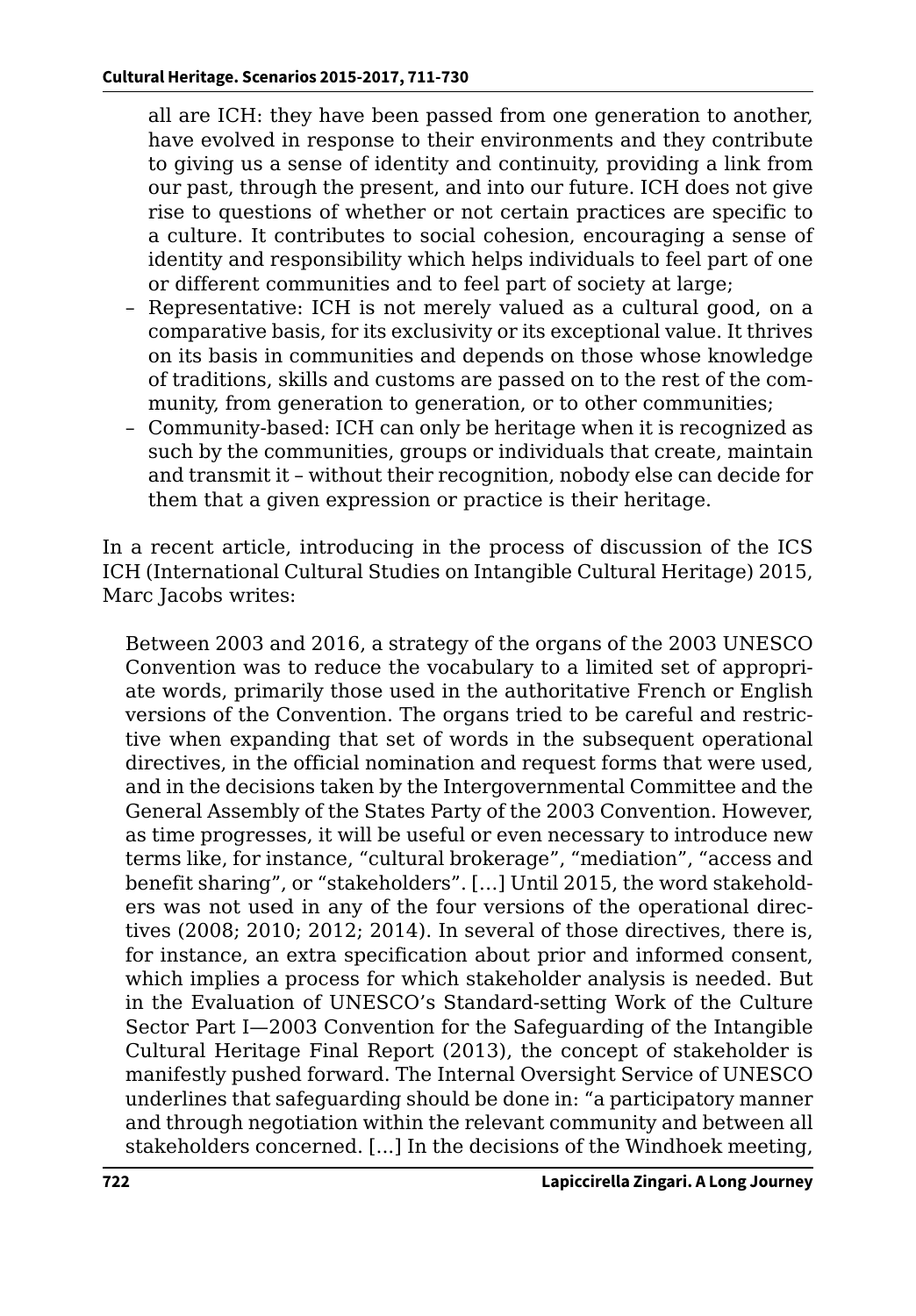the word stakeholders is used many times, including in the new draft chapter of the operational directives and in the decisions about the codes and tools of ethics that should be updated "through a participatory process involving communities, groups and relevant stakeholders". Henceforth, stakeholders are officially part of the appropriate language of the 2003 safeguarding paradigm—just like the sleeping beauty, 'updating' has finally been awakened and activated. (2015, 3)

The argument of the article is that the 2003 UNESCO Convention, in a context of public disinvestment is encouraging and legitimizing the empowerment of civil society and of the various actors recognised as protagonists of culture, contributing to the construction of heritage as a widespread social phenomenon, living, transformative and trans boundary. Thanks to this new paradigm and political frame, TK are contextualised as heritage, in a complex process that connects different stakeholders placing at the centre of the process the communities, groups and individuals, practitioners and traditional bearers first responsible of transmission, all involved in a dynamic and transformative vision of heritage. Founded on the values of cultural rights as human rights, the Convention is accompanying conflictual and complex processes of active citizenship. This sheds light on the reasons sustaining the projects of production and recognition of cultural traditions as a heritage, in a process that can transcend the boundaries of States, while organizing themselves within the national frames. It can be interesting to connect three levels and contexts:

a. The international context of the ICSICH

These are places of debate, confrontation and mediation between political (national, international, regional and local), scientific, legal, institutional and social actors; these translated into regular appointments, concrete meeting places, work and training. Here communities, groups and individuals move with strategies, tactics and interests in the name of some shared values. A community of particular interest is the one made by NGOs accredited by the Convention to perform advisory functions (Lapiccirella Zingari 2014). Every year, before the work of the Committee, the NGOs Forum steering committee organise a thematic seminar,**<sup>8</sup>** which sees a growing participation of NGOs and researchers. The gradual organization of this space of action reveals the complex relationship between the "establishment of culture", government policies, the positions of the HC (Faro Convention 2005, art. 2(b). See Zagato 2015), the knowledge of scientific communities.

**<sup>8</sup>** See the web site of the ICH NGO forum, <http://www.ichngoforum.org>.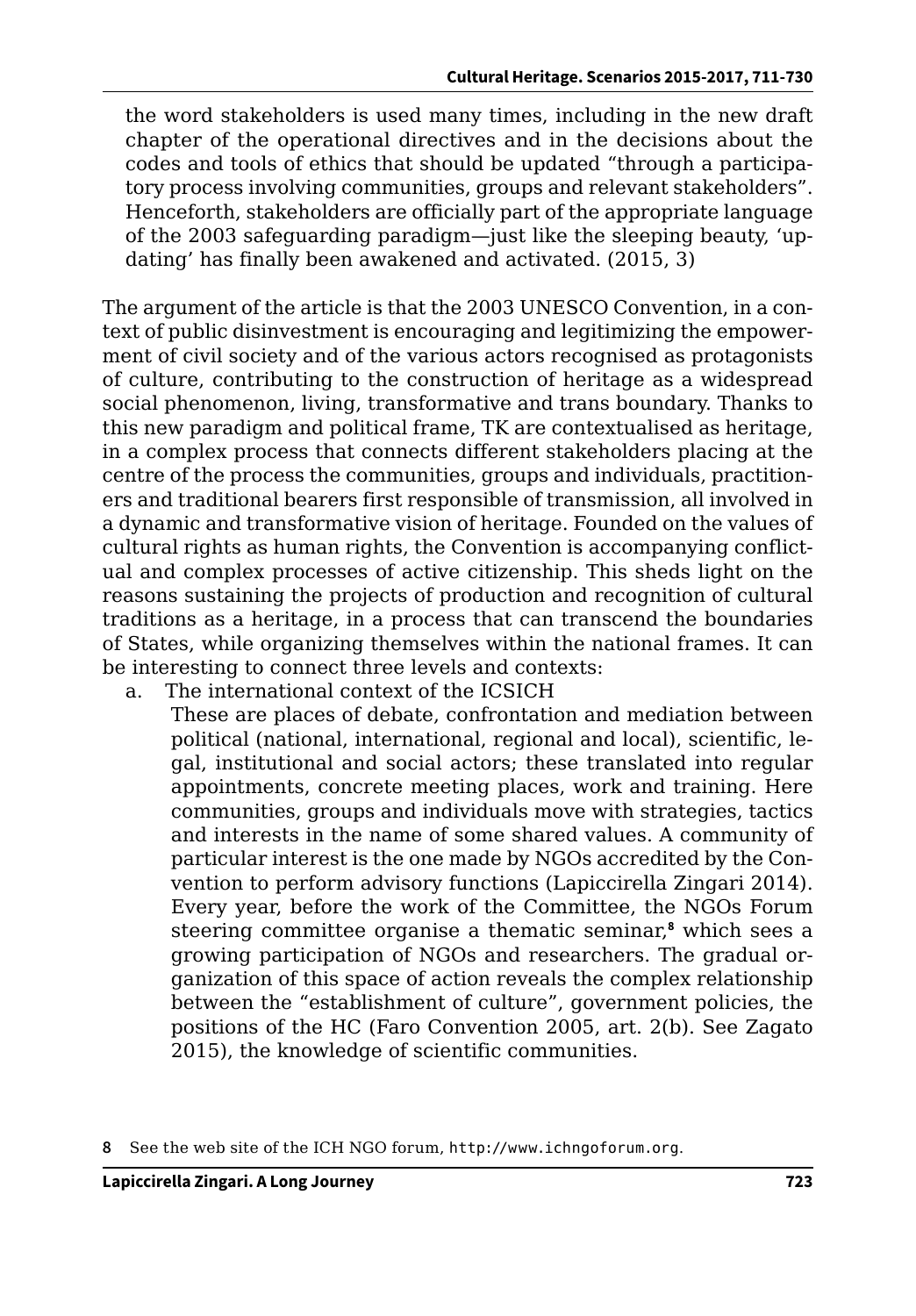- b. The national contexts, in which are engaged some NGOs accredited by the ICSICH and researchers.
- c. They are all in various ways involved in the processes of heritagemaking within national "heritage regimes" (Bendix, Eggert, Peselmann 2012). At the national level, inventories of ICH are relevant tools for the identification and recognition of TK and practices within heritage regimes. In Italy, SIMBDEA with other accredited Italian NGOs<sup>9</sup> and Institutions, as the Lombardia working group of the regional register of ICH (R.E.I.L), support the implementation of "participatory inventories of intangible cultural heritage" including cultural mediation, co-production, co-governance (Jacobs 2014). In these contexts, some pioneering experiences related to European projects**<sup>10</sup>** are providing significant outcomes of "transboundary ICH inventories", recognising TK as ICH elements. In some cases, as the European project AlpFoodway, national policies and programs, as the French national inventory of ICH,**<sup>11</sup>** are connected to regional trans-boundaries projects.
- d. The local fields, where community groups and individuals move on to transmit and revitalise traditions, between environmental, policies and economic crisis, recognition of values, legitimacy and systems of power.

The case of Venice is, in this regard, quite significant. As an important touristic city of world attraction and UNESCO World Heritage Site, Venice is an excellent observatory to monitor the uses of heritage by different stakeholders involved in the local life, strongly influenced by globalization and mass tourism. Here some cultural and artisan associations, as El Felze,**<sup>12</sup>** association of artisans contributing to the construction of the gondola embody different challenges of the CH in contemporary post-industrial and post-modern society. With a key mediation role of some researchers in human rights and anthropology, different associations of civil society and professional artisan corporations started a challenging and complex dialogue, trying to make use of the international Convention as tool for change.

**9** The Italian network is connected with the international network [www.ichngoforum.org](http://www.ichngoforum.org).

**10** I refer to the European Project INTERREG ECHI and to the inventory ICH online at: [www.intangiblesearch.org](http://www.intangiblesearch.org)

**11** See the website of the French Ministry "Inventaire National du Patrimoine Culturel Immatériel" ([http://www.culturecommunication.gouv.fr/Thematiques/Patrimoine-cul](http://www.culturecommunication.gouv.fr/Thematiques/Patrimoine-culturel-immateriel/L-inventaire-national)[turel-immateriel/L-inventaire-national](http://www.culturecommunication.gouv.fr/Thematiques/Patrimoine-culturel-immateriel/L-inventaire-national)) and the Project on the inventory in the Parc des Bauges: "Savoirs et pratiques alimentaires et culinaire dans le Massif des Bauges" ([http://www.parcdesbauges.com/fr/actualite/savoirs-et-pratiques-alimentaires-et](http://www.parcdesbauges.com/fr/actualite/savoirs-et-pratiques-alimentaires-et-culinaires-111.html#.)[culinaires-111.html#.Wk37T0tJkWo](http://www.parcdesbauges.com/fr/actualite/savoirs-et-pratiques-alimentaires-et-culinaires-111.html#.)).

**12** URL <http://www.elfelze.it/> (2017-12-15).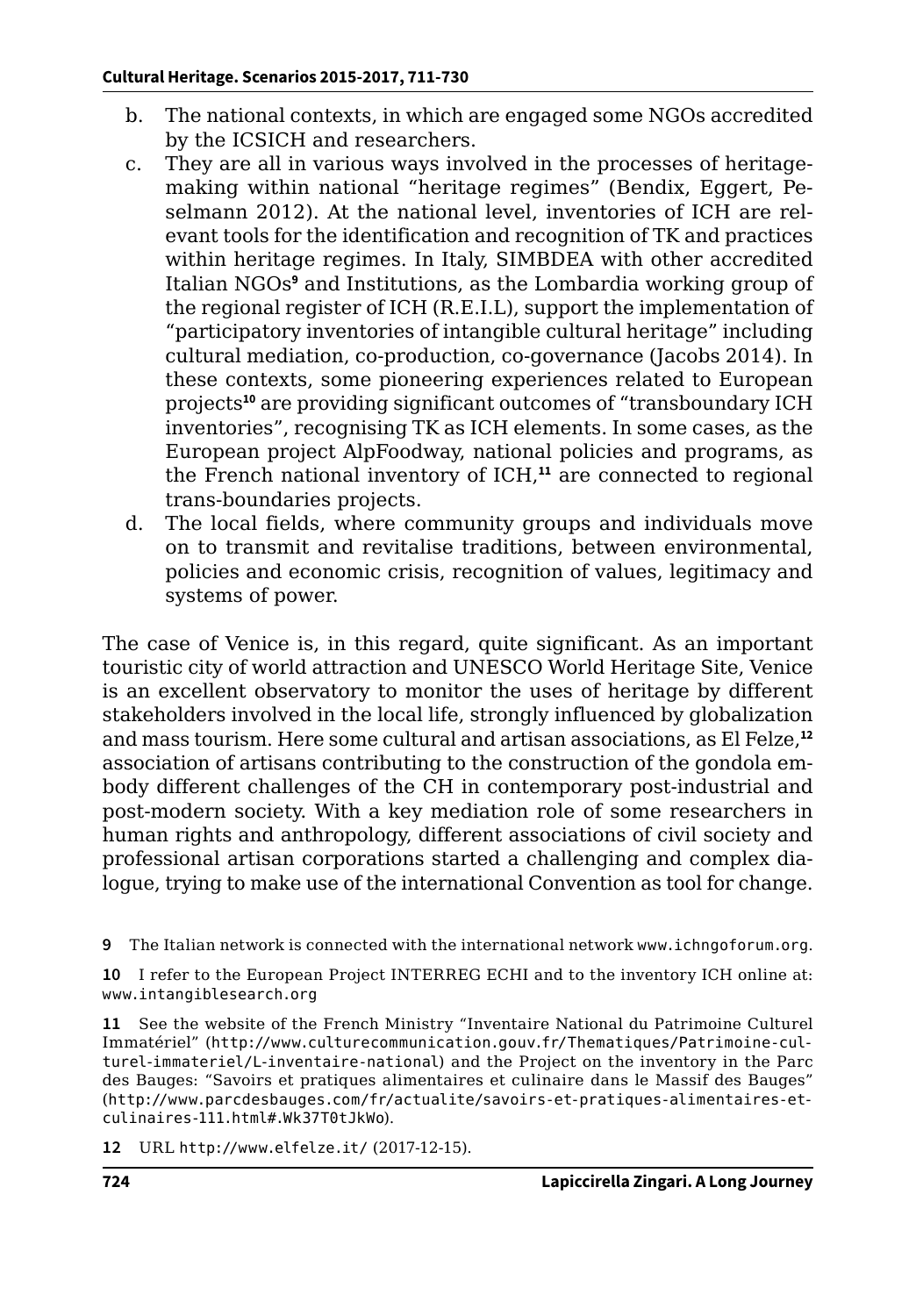Since 2010, some scientific meetings, seminars and publications (see Picchio Forlati 2014) have been opportunities to share ideas and projects, and start together with the traditional bearers and civil society associations to discuss doubts, problems and possible solutions. In this period, a first experience of ICH scientific inventory was implemented, via the Italian model of BDI catalogue system.**<sup>13</sup>** But the voices of artisans raise more and more the dramatic context of crisis of the lagoon shifting to a playground for mass tourism associated to the growing difficulties of the artisan activities that disappear due to a lack of any consistent project of safeguard. Venice, the city of the Biennale**<sup>14</sup>** and crossroad of the artistic contemporary expressions, does not show a concern on the deterioration of its lagoon, a complex ecosystem deeply human-conditioned, and by the dramatic of TK and activities for example connected with navigation and transport. In such a gloomy context, some artisans, last keepers of TK and practices of the lagoon, decided to make use of the ICH Convention. In the web page on the project of El Felze,**<sup>15</sup>** a UNESCO nomination project on "the tradition of gondola as intangible heritage, to save in Venice" is announced. But what are the expectations of an association of artisans when choosing this way for the safeguard of traditions that are the heart and life of their activities and heritage?

#### **5 The Venetian Lab: Culture Against Cultures? The Arsenal as a Case of Cultural and Productive Sterilization?**

The paradoxes and the suffering of the Venice of today help to identify and face these challenges: a cultural community, a cultural association reacting to the aggression of globalization and the lack of attention of local powers. This association transmitting the heritage of the artisans, El Felze, and connecting with the wider Venetian HC (including all the signatories of the Charter of Venice),**16** together with the contribution of the scientific community and in dialogue with other stakeholders, try to use international instruments for the safeguard and transmission of TK and the practices of handcrafts of the lagoon facing a most severe crisis. A small, too small number of artisans can transmit today a large and deep heritage which is not only made by TK and techniques on boat-construction, but includes

```
14 URL http://www.labiennale.org/it/Home.html (2017-12-15).
```

```
15 URL http://www.elfelze.it/lassociazione/progetti/ (2017-12-15).
```

```
16 URL http://www.elfelze.it/.
```
**<sup>13</sup>** URL <http://paci.iccd.beniculturali.it/paciSito/> (2017-12-15).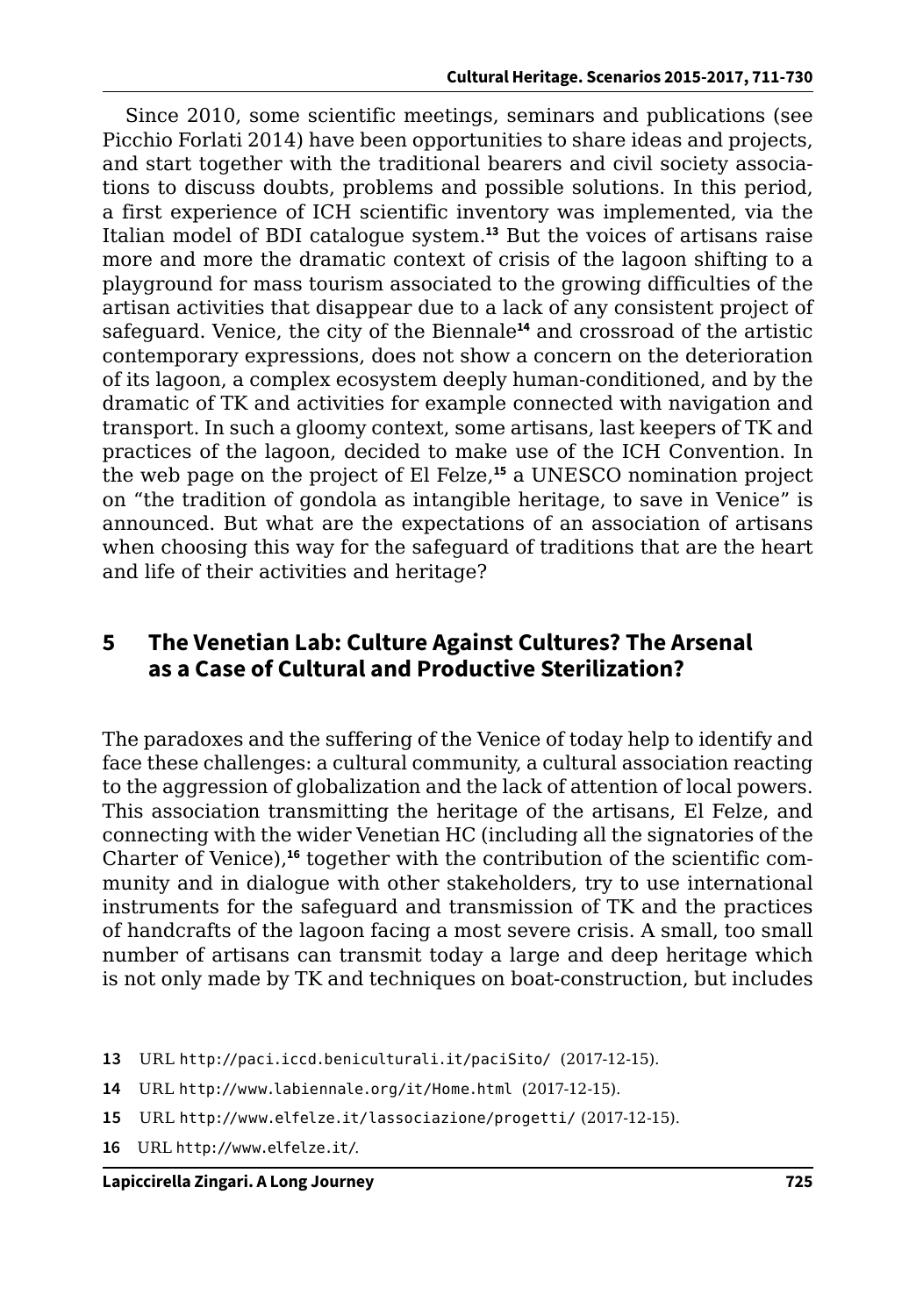a life style in the lagoon, a complex repository of values, rituals, social practices and oral traditions.

Referring to the definition of HC, Venice will appeal to Europe to meet the challenges of its future.

But which are the criteria that must be met in a sensitive, complex and fragile context such as the one of the lagoon? Which alliances for strategies building to make TK and its people fully recognised as the heart of processes to secure to Venice, its ecology, history, identity, economy and tangible and intangible CH a sustainable future?

How to manage the growing conflicts of interest and visions at work in the corridors of post-modernity (Appadurai 1998) that a city-symbol of the CH in the global world embodies?

What is the role of the scientific community face to the challenges and emergencies reported by 'artisans of the lagoon'? Can participatory methodologies in the identification of the ICH (Bortolotto 2011) combined with methods for mapping the "natural and cultural capital" (Charter of Rome 2014),**<sup>17</sup>** produce new narratives, new awareness and alliances?

Which tools can become the most effective instruments of recognition, intergenerational transmission/intercultural, legal protection, economic sustainability, critical knowledge, continuity and creativity?

In a word, 'safeguarding', according to the definition given by the UN-ESCO 2003 Convention (art. 2(3)).

In a recent interview, some Venetian artisans call the decision-makers for a real juridical change on the work legislation. For this change three strategic points are raised. First, the revitalisation of urban residence in the historical town; second, the safeguarding of productive activities; third, the knowledge and promotion of traditional artisan knowledge as a living language. A different approach to and attention by the institutions should lead to laws bringing a new awareness on the value of ICH as a vital element of productive activities.

As recently referred by an artisan of Venice, Alessandro Ervas, the new "forges project" of the Arsenal proposed by the community of artisans should be a place to meet and work, to learn and transmit the knowledge and skills. There is no other place in Italy for water-related restoration activities and here in Venice it would be extraordinarily representative. Denying the specific nature of this place would mean denying its very origin and sense and neglecting the safeguard of its values.

Therefore, the proposal is to make the Arsenal a place of training and learning, with safeguard and creative laboratories, for example using the collaborative potential with the Biennale of Contemporary Arts. This will

**<sup>17</sup>** Italian Presidency of the Coucil of the European Union (2014). *Charter of Rome on Natural and Cultural Capital* [online]. URL [http://www.minambiente.it/sites/default/files/ar](http://www.minambiente.it/sites/default/files/archivio/allegati/biodiversita/conference_ncc_charter_rome_24october.pdf)[chivio/allegati/biodiversita/conference\\_ncc\\_charter\\_rome\\_24october.pdf](http://www.minambiente.it/sites/default/files/archivio/allegati/biodiversita/conference_ncc_charter_rome_24october.pdf) (2017-12-15).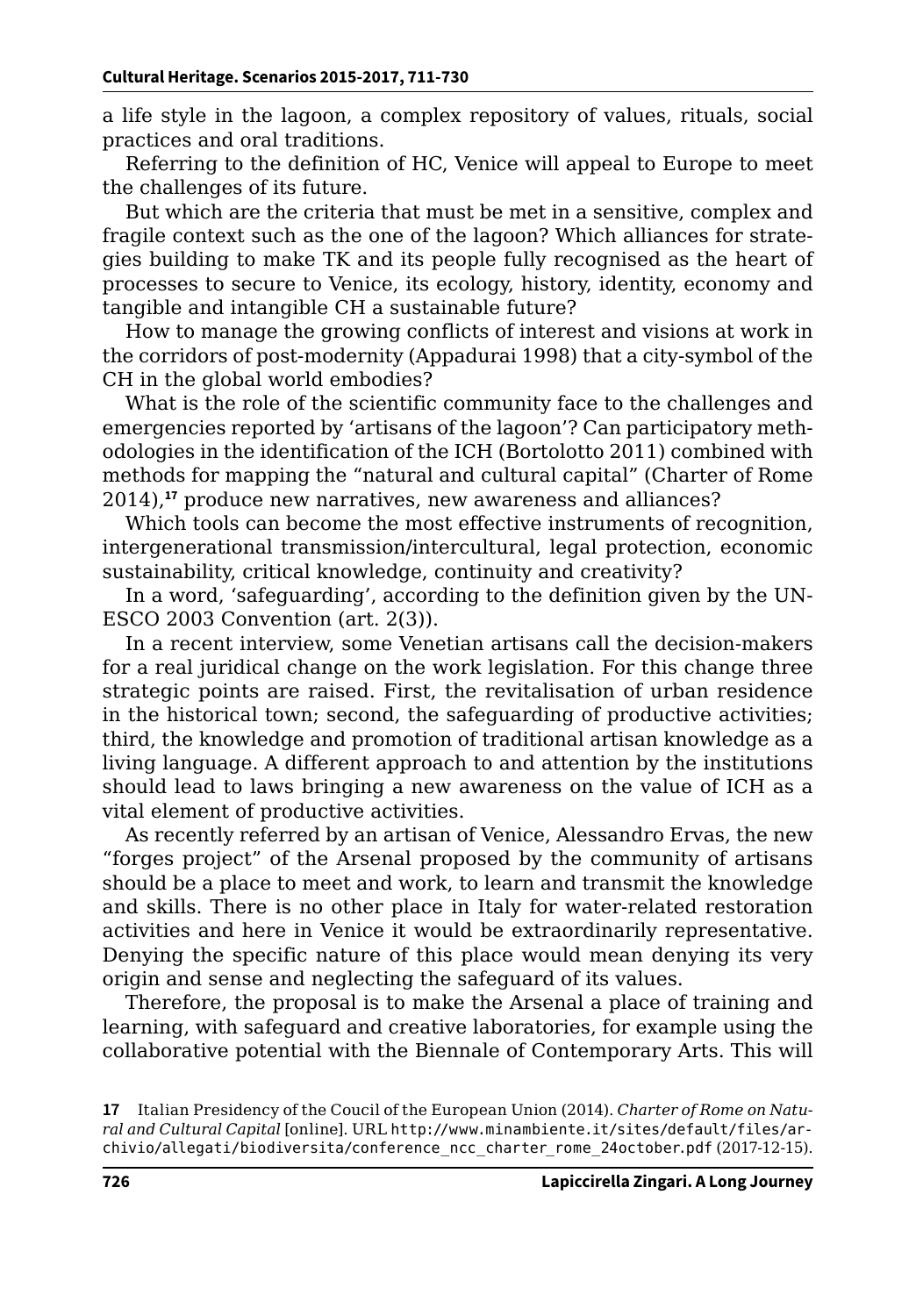avoid the current trend of denying the cultural and historical sense of place with its memories and values, leading to a standard, trivial and sterilised container for any kind of events. Once memories disappear, the very sense of place vanishes.

In the Venetian dialogue and conflict, the idea to make use the USL (Urgent Safeguarding List) is in progress. In an UNESCO world heritage site, this innovative and engaging tool could provide a strong alliance for the future of the lagoon. The Convention is the only international instrument putting the communities and the very knowledge-bearers at the centre of the process of cultural transmission. It is the only instrument foreseeing the identification and description of the communities, groups and individuals together with the recognition of the social, spiritual and economic value of that specific heritage for its own community.

The importance to use this instrument is in the strong commitment of an urgent safeguarding plan, inscribing the project in a long-term perspective and associating the identification of community group and individuals, the description of the 'element', the TK and practices of carpenters and artisans of the lagoon boats with a shared safeguarding objective that calls for the involvement of institutions in the process.

The long journey of ICH in a globalized world seems to move towards a challenging and promising road made of research systems, mediation, collaboration and network monitoring. The Venetian experiences, building representations that help the negotiated understanding by "seeing the connections" (Wittgenstein 1967), indicate possible points of contacts: between the different disciplines and the local knowledge, skills and practices, within the community of traditional bearers and the different stakeholders, and among the criteria for safeguarding ICH and those of ecological, socio-cultural, and economic sustainability (Jacobs, Neyrinck, Van der Zejden 2014).

#### **Bibliography**

- Adell, Nicolas; Bendix, Regina; Bortolotto, Chiara; Tauschek, Markus (eds.) (2015). *Between Imagined Communities and Communities of Practices. Participation, Territory and the Making of Heritage.* Göttingen: Universitätsverlag Göttingen.
- Althabe, Gérard (1996). "Vers une ethnologie du présent". Althabe, Gédrard; Fabre, Daniel; Lenclud, Gérard (eds.), *Vers une ethnologie du present*. Paris: Editions Maison de Sciences de l'Homme, 247-57.
- Althabe, Gérard (2001). "L'argent entre économie et colonisation". *Journal des anthropologues*, 1(84), 53-60.
- Appadurai, Arjun (1998). *Modernity at large: Cultural Dimension of Globalization.* Chicago: University of Chicago Press.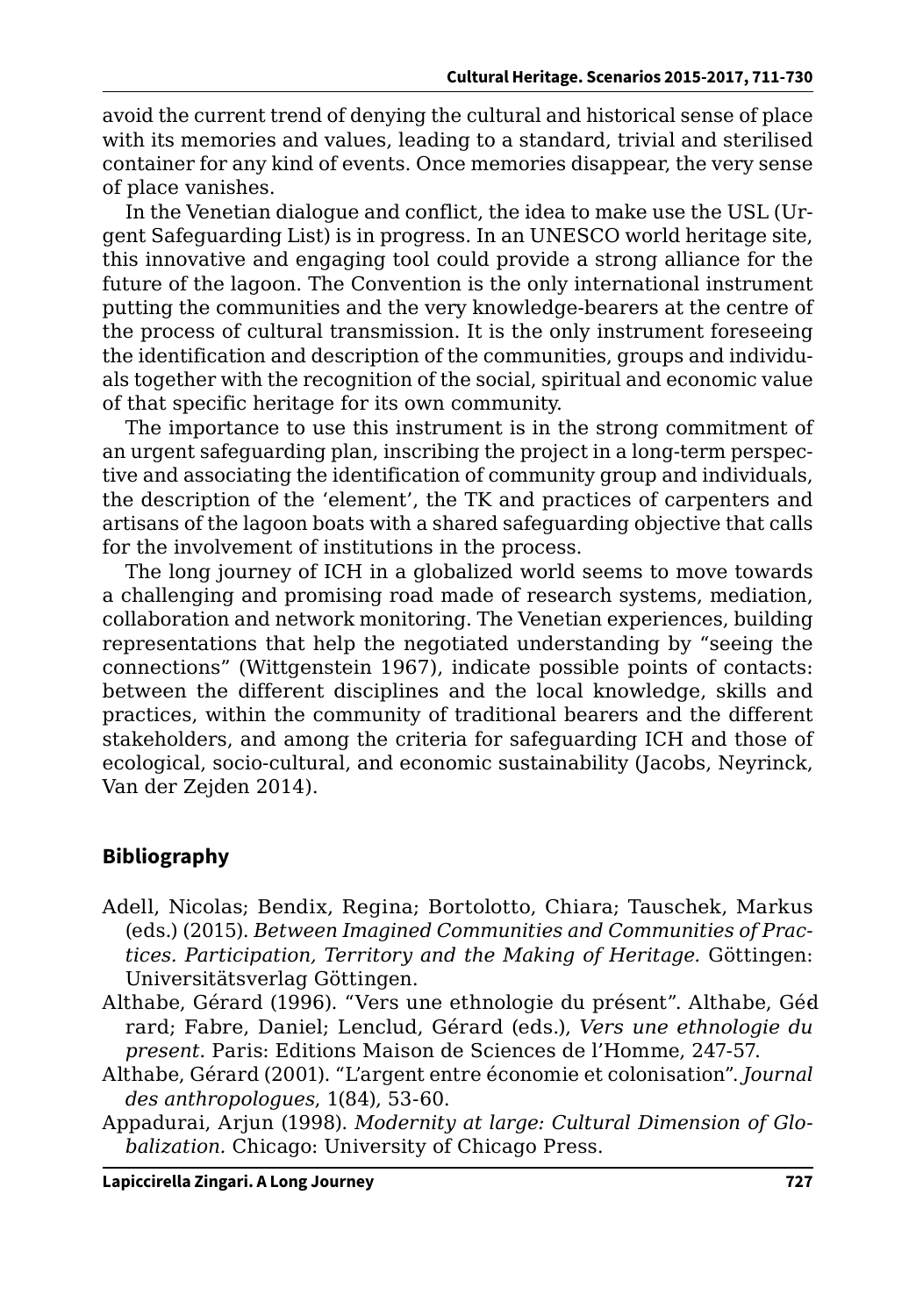- Bendix, Regina; Eggert, Aditya; Peselmann, Arnika (2012). *Heritage Regimes and the States*. Göttingen: Universitätverlag Göttingen.
- Bortolotto, Chiara (sous la direction de) (2011). *Le patrimoine culturel immatériel: enjeux d'une nouvelle catégorie*. Paris: Editions Maison de Sciences de l'Homme.
- Cirese, Alberto Mario (1977). *Oggetti, segni, musei. Sulle tradizioni contadine.* Torino: Einaudi.
- Clemente, Pietro; Mugnaini, Fabio (2001). *Oltre il folklore. Tradizioni popolari e antropologia nella società contemporanea*. Roma: Carocci.
- De Certeau, Michel (1976). *La culture au pluriel*. Paris: Gallimard.
- De Certeau, Michel (1990). *L'invention du quotidian*. Paris: Gallimard.
- Hafstein, Valdimar (2011). "Célébrer les différences, renforcer la coniformité". Bortolotto 2011, 75-98.
- ICSU. International Council for Science (2002). *ICSU Series on Science for Sustainable Development No.4: Science, Traditional Knowledge and Sustainable Development*. Paris: Unesco, 24. URL [http://unesdoc.un](http://unesdoc.unesco.org/images/0015/001505/150501eo.pdf)[esco.org/images/0015/001505/150501eo.pdf](http://unesdoc.unesco.org/images/0015/001505/150501eo.pdf) (2017-12-15).

Jacobs, Marc (2014). "Development Brokerage, Anthropology and Public Action*".* Jacobs, Neyrinck, Van der Zeijden 2014, 299-318.

- Jacobs, Marc (2015). "Updating. Time of stakeholders". *ICH Courier*, 26, 3 ff. URL [http://ichcourier.ichcap.org/en/updating-time-for-stake](http://ichcourier.ichcap.org/en/updating-time-for-stakeholders/)[holders/](http://ichcourier.ichcap.org/en/updating-time-for-stakeholders/) (2017-12-15).
- Jacobs, Marc; Neyrinck, Jorijn; Van der Zeijden, Albert (eds.) (2014). "Brokers, Facilitators and Mediation. Critical Success (F)Actors for the Safeguarding of Intangible Cultural Heritage". Special issue, Volkk *skunde*, 115(3).
- Lang, Jack (1983). *L'impératif culturel*. Neuilly-sur-Seine: Centre de rercherche sur la culture technique.

Lapiccirella Zingari, Valentina (2012). "Percorsi francofoni al patrimonio immateriale". *Antropologia Museale*, 28/29, 70-83.

- Lapiccirella Zingari, Valentina (2014). "Ascoltare i territori e le comunità. Le voci delle associazioni non governative". Picchio Forlati 2014, 71-93. DOI [10.14277/978-88-97735-66-3](http://doi.org/10.14277/978-88-97735-66-3).
- Lenclud, Gérard (1987). "La tradition n'est plus ce qu'elle était...". *Terrain*, 9, 110-123. URL <http://terrain.revues.org/3195> (2017-12-15).
- Mirlesse, Alexandre; Anglade, Arthur (2006). *Quelle politique culturelle pour la France?*. URL [http://www.eleves.ens.fr/pollens/seminaire/](http://www.eleves.ens.fr/pollens/seminaire/seances/politique-culturelle/politique-culturelle-francai) [seances/politique-culturelle/politique-culturelle-francaise.pdf](http://www.eleves.ens.fr/pollens/seminaire/seances/politique-culturelle/politique-culturelle-francai) (2017-12-15).
- Picchio Forlati, Laura (a cura di) (2014). *Il patrimonio culturale immateriale di Venezia come patrimonio europeo*. Venezia: Edizioni Ca' Foscari. DOI [10.14277/978-88-97735-66-3](http://doi.org/10.14277/978-88-97735-66-3).
- UNEP, United Nations Environment Programme (1999). *Cultural and Spiritual Values of Biodiversity*. *A Complementary Contribution to the Global*